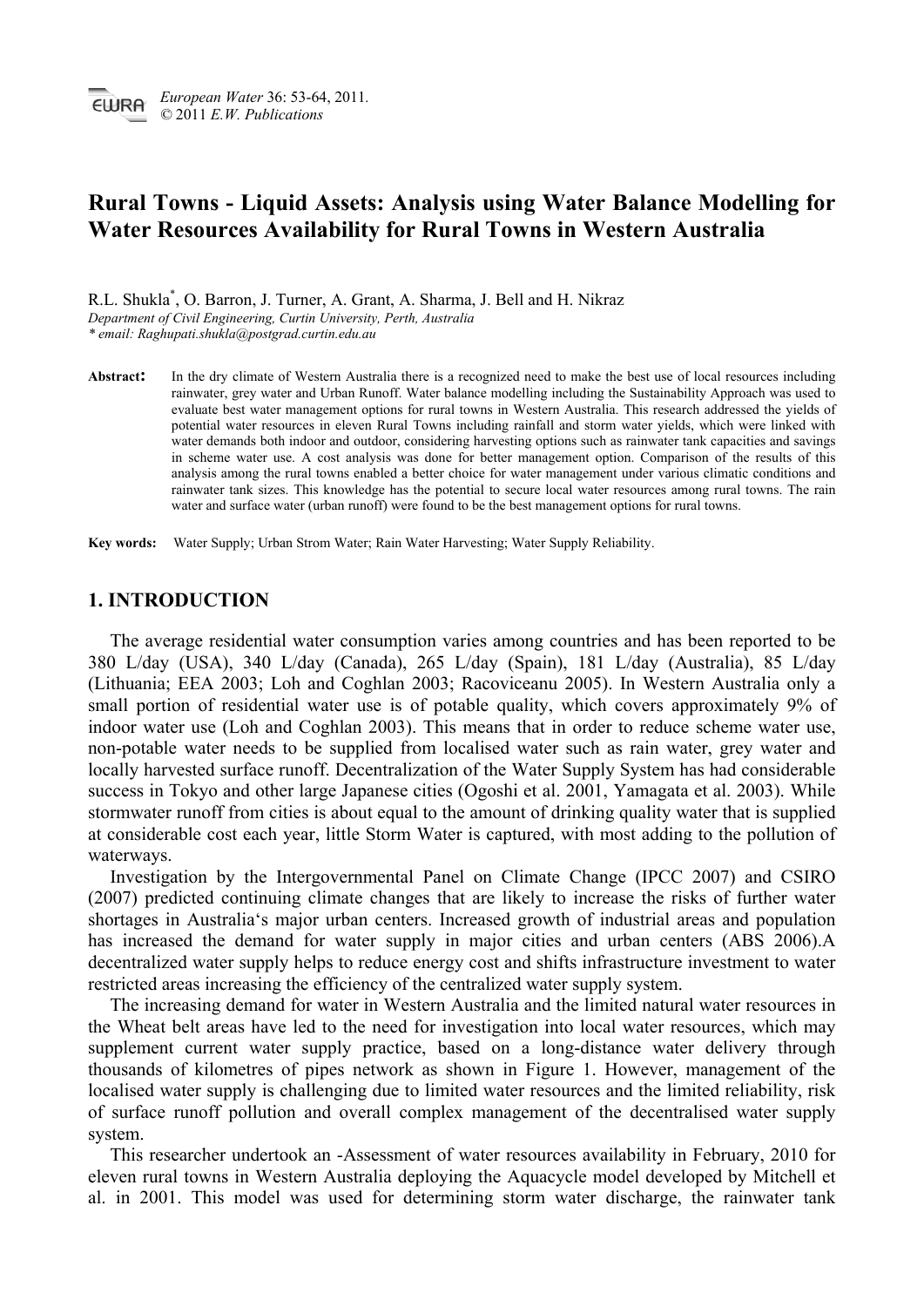capacities, imported water savings, indoor/outdoor use, and rainfall and evaporation intensity and linked to the eleven rural towns water use, water demands and climatic conditions. A cost analysis was carried out to determine the best management option.



*Figure 1: Water Supply Diagram for Rural Towns.* 

# **2. RURAL TOWNS**

Eleven major towns were included in the analysis and their location is shown in Figure 2. The selection of the towns was based on the need to cover a large area of the Western Australia Wheatbelt, characterised by a variety of rainfall and evaporation rates. The town populations varied from 127 to 2807 residents (Table 1).

*Table1: Summary of the climatic conditions and water use in selected towns.* 

|                                         |                        | Pingelly Tambellup | Wagin           | Wongan<br>Hills             | Wooda-<br>nilling   |                                  |                                   | Perenjori Dowerin Lake Grace Merredin |                        | Moora                             | Nyabing             |
|-----------------------------------------|------------------------|--------------------|-----------------|-----------------------------|---------------------|----------------------------------|-----------------------------------|---------------------------------------|------------------------|-----------------------------------|---------------------|
| Location of Towns                       | 32 33'S<br>06'E<br>117 | 34 02'S<br>38'E    | 33 18'S<br>20'E | 30 54'S<br>$1642 \text{ E}$ | 33 33'S<br>117 25'E | 29 24'S<br>$1642$ <sup>'</sup> E | 31 12'S<br>$17.03$ <sup>-</sup> E | 33 06'S<br>118 27'E                   | 31 29'S<br>17E<br>118. | 30.39'S<br>$11600$ <sup>2</sup> E | 33 32'S<br>118 09'E |
| Rain fall (Annual<br>Average)           | 443                    | 430                | 426             | 385                         | 424                 | 314                              | 355                               | 345                                   | 327                    | 443                               | 445                 |
| PEV (Annual Pan<br>Evaporation)         | 1708                   | 1490               | 1608            | 2184                        | 1559                | 2451                             | 2135                              | 1762                                  | 2159                   | 2161                              | 1613                |
| Scheme water<br>Supply<br>(kl/cap/year) | 174                    | 78                 | 293             | 212                         | 26                  | 129                              | 102                               | 137                                   | 528                    | 438                               | 27                  |
| Population                              | 729                    | 299                | 1282            | 783                         | 127                 | 242                              | 358                               | 531                                   | 2807                   | 1730                              | 115                 |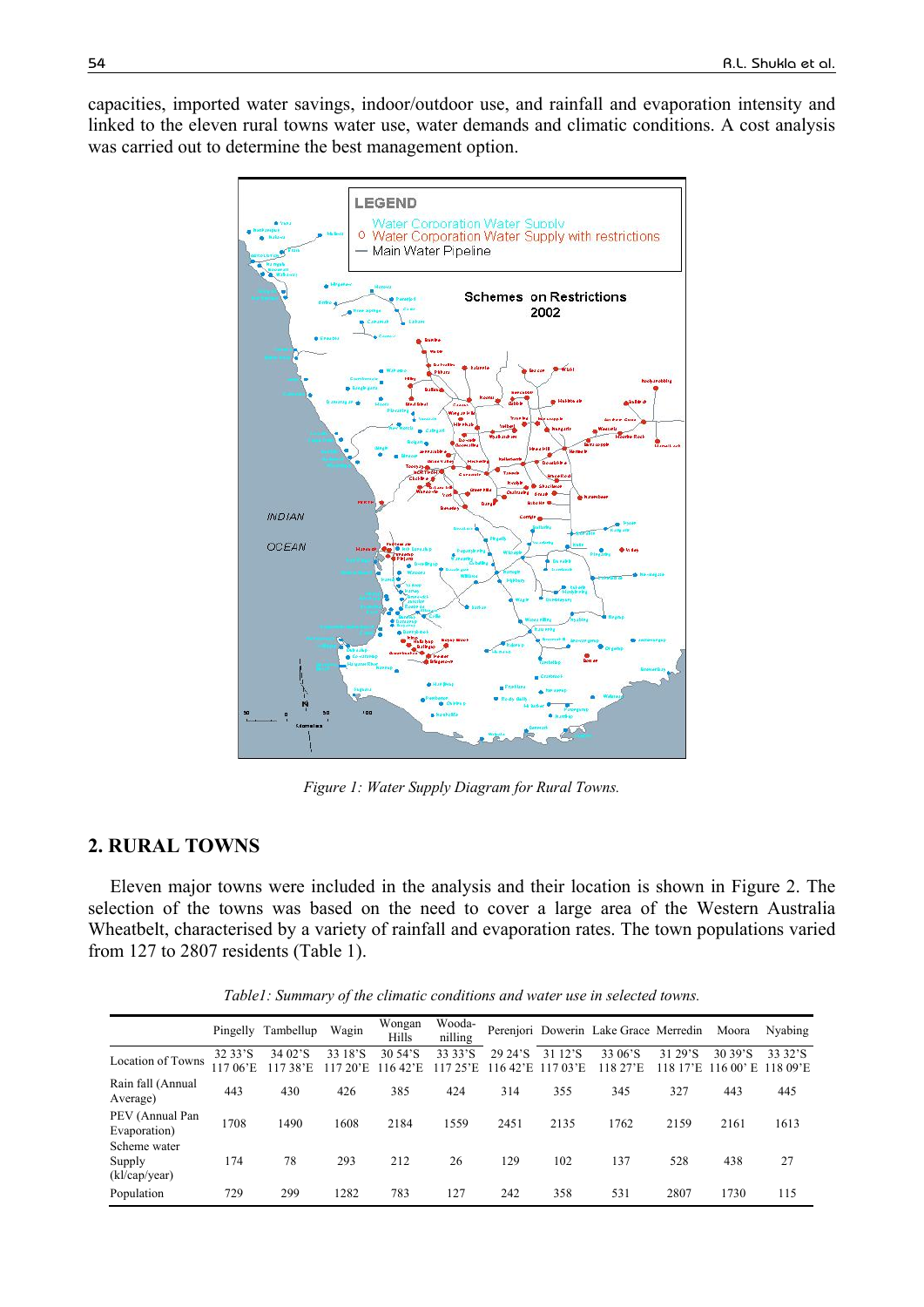

*Figure2: Location of Rural Towns.* 

Variation in climate conditions was also significant with average annual rainfall from 314 mm to 445 mm and PAN evaporation from 2451 to 1613 mm. The rainfall is highly seasonal with the majority of rainfall between June and September. During these months, the rainfall may exceed PAN evaporation, which annually is up to 6 folds less than PAV evaporation. Long dry summers lead to an increase in monthly water consumption by 4 folds as illustrated in Figure 3.



*Figure 3: Consumption of water.*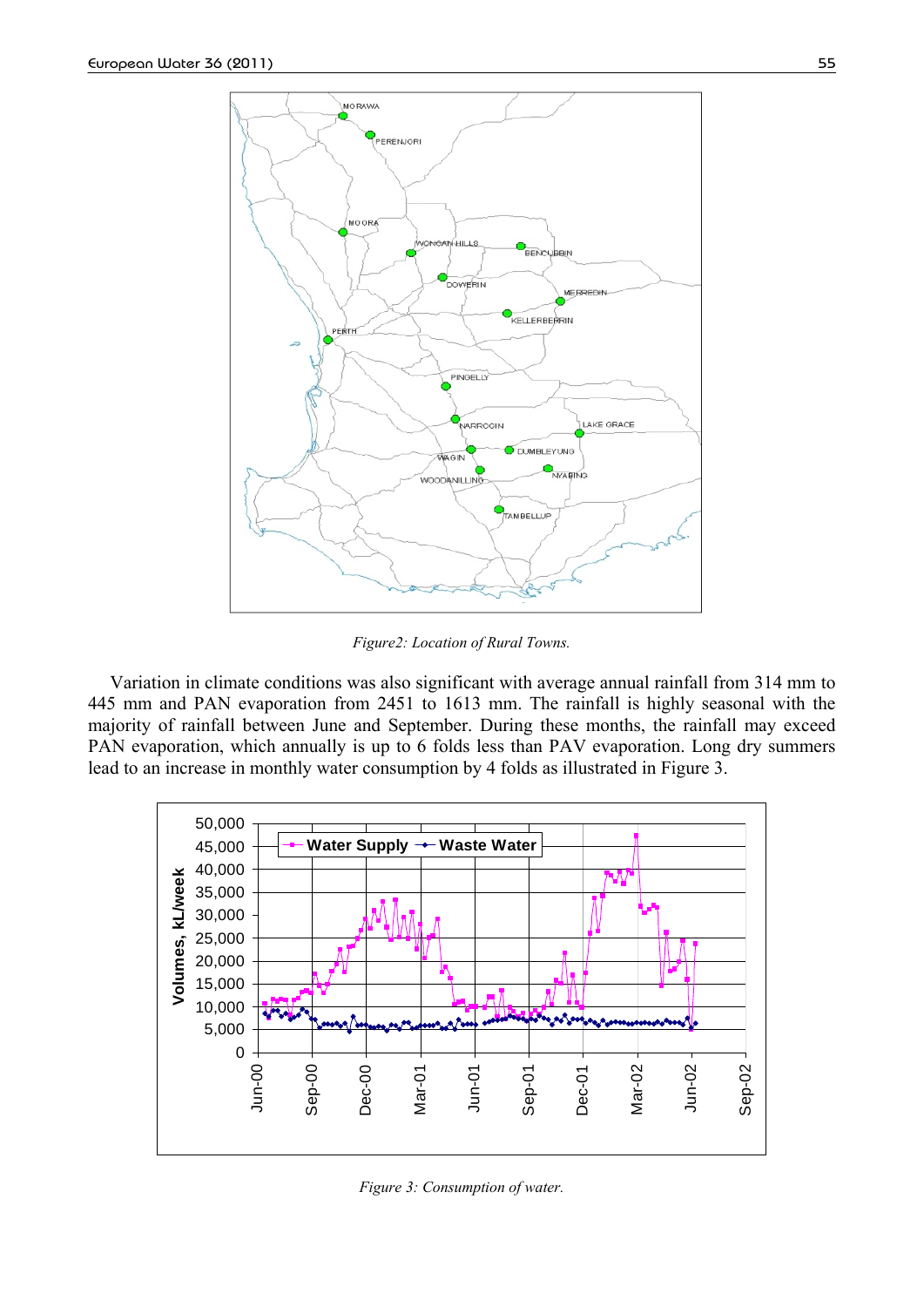# **3. METHODOLOGY**

#### *3.1 Water Balance Modelling*

Water Modelling Software AQUACYCLE (Mitchell et al 2001) was used to determine the address best water management options for the eleven Rural Towns. This computer model provided a holistic framework in terms of an integrated water management option by runs on daily time step, storm water flows, and waste water networks.

Climate data were adopted from SILO Data Drill (http://www.nrw.qld.gov.au/silo/datadril); data were edited as per reference Jeffrey et al. 2001. Population data were sourced from the Australian Bureau of Statistics, 2007. Topographical and land use data were supplied by the Western Australian Department of Planning and Infrastructure.

In the scope of this study, imported water, storm water and wastewater were considered as an integrated water system instead of separate ones. Water balance results obtained from the computer program were based on average roof area 249 sq.m and 2.4 persons for an average block. Toilet flushing and garden irrigation were introduced as part of the rain water option.

In this study, the calibration parameters were determined by comparing the actual water consumption derived from the Water Corporation of Western Australia with the model outputs. Two measures of performance were used to judge the model's ability to simulate flows during the verification period: SIM/REC and the coefficient of efficiency, E. A running calibration parameter set fitted to the water balance Modelling is listed in Table 2.

| Parameters                                        | Dowerin          | Lake<br>Grace    |                  |                  |                  | Merredin Moora Nyabing Perenjori | Pingelly         | Wagin            | Wongan<br>Hills  | Wooda-<br>nilling | Morawa           |
|---------------------------------------------------|------------------|------------------|------------------|------------------|------------------|----------------------------------|------------------|------------------|------------------|-------------------|------------------|
| Area of pervious<br>soil store $1$ $\binom{0}{0}$ | 50               | 50               | 50               | 50               | 50               | 70                               | 50               | 50               | 50               | 50                | 70               |
| Capacity of soil<br>store $1$ (mm)                | 50               | 50               | 50               | 50               | 50               | 150                              | 50               | 50               | 50               | 50                | 150              |
| Capacity of soil<br>store 2 (mm)                  | 120              | 120              | 120              | 120              | 120              | 250                              | 120              | 120              | 120              | 120               | 250              |
| Roof area<br>maximum initial<br>$loss$ (mm)       | $\mathbf{1}$     | $\mathbf{1}$     | 1                | $\mathbf{1}$     | $\mathbf{1}$     | $\mathbf{1}$                     | $\mathbf{1}$     | $\mathbf{1}$     | $\mathbf{1}$     | $\mathbf{1}$      | $\mathbf{1}$     |
| Effective roof<br>area %                          | 95               | 95               | 95               | 95               | 95               | 95                               | 95               | 95               | 95               | 95                | 95               |
| Paved area<br>maximum initial<br>$loss$ (mm)      | 1.5              | 1.5              | 1.5              | 1.5              | 1.5              | 1.5                              | 1.5              | 1.5              | 1.5              | 1.5               | 1.5              |
| Effective paved<br>area %                         | 10               | 10               | 10               | 10               | 10               | 10                               | 10               | 10               | 10               | 10                | 10               |
| Road area<br>maximum initial<br>$loss$ (mm)       | 1.5              | $\mathbf{1}$     | 1.5              | 1.5              | $\mathbf{1}$     | 1.5                              | 1.5              | $\mathbf{1}$     | 1.5              | $\mathbf{1}$      | 1.5              |
| Effective road<br>area %                          | 20               | 20               | 20               | 20               | 20               | 20                               | 20               | 20               | 20               | 20                | 20               |
| Base flow index                                   | 0.1              | 0.1              | 0.1              | 0.1              | 0.1              | 0.1                              | 0.1              | 0.1              | 0.1              | 0.1               | 0.1              |
| Base flow<br>recession<br>constant                | $\boldsymbol{0}$ | $\mathbf{0}$     | $\mathbf{0}$     | $\boldsymbol{0}$ | $\overline{0}$   | $\mathbf{0}$                     | $\mathbf{0}$     | $\boldsymbol{0}$ | $\boldsymbol{0}$ | $\boldsymbol{0}$  | $\boldsymbol{0}$ |
| Infiltration index                                | $\theta$         | $\theta$         | $\mathbf{0}$     | $\overline{0}$   | $\Omega$         | $\theta$                         | $\mathbf{0}$     | $\mathbf{0}$     | $\mathbf{0}$     | $\boldsymbol{0}$  | $\overline{0}$   |
| Infiltration store<br>recession<br>constant       | $\boldsymbol{0}$ | $\boldsymbol{0}$ | $\boldsymbol{0}$ | $\boldsymbol{0}$ | $\boldsymbol{0}$ | $\boldsymbol{0}$                 | $\boldsymbol{0}$ | $\boldsymbol{0}$ | $\boldsymbol{0}$ | $\boldsymbol{0}$  | $\boldsymbol{0}$ |
| % surface runoff<br>as inflow                     | $\mathbf{0}$     | 3                | $\boldsymbol{0}$ | $\overline{0}$   | 3                | $\mathbf{0}$                     | $\mathbf{0}$     | 3                | $\boldsymbol{0}$ | 3                 | $\overline{0}$   |
| Garden trigger to<br>irrigate                     | $0.27 -$<br>0.33 | $0.05 -$<br>0.60 | $0.27 -$<br>0.33 | $0.27 -$<br>0.33 | $0.05 -$<br>0.60 | 0.85                             | $0.27 -$<br>0.33 | $0.05 -$<br>0.60 | $0.27 -$<br>0.33 | $0.05 -$<br>0.60  | 0.5              |
| Rainwater tank<br>first flush                     | 25               | $\mathbf{0}$     | 25               | 25               | $\mathbf{0}$     | $\boldsymbol{0}$                 | 25               | $\boldsymbol{0}$ | 25               | $\mathbf{0}$      | $\boldsymbol{0}$ |

*Table 2: Parameters for different rural towns.*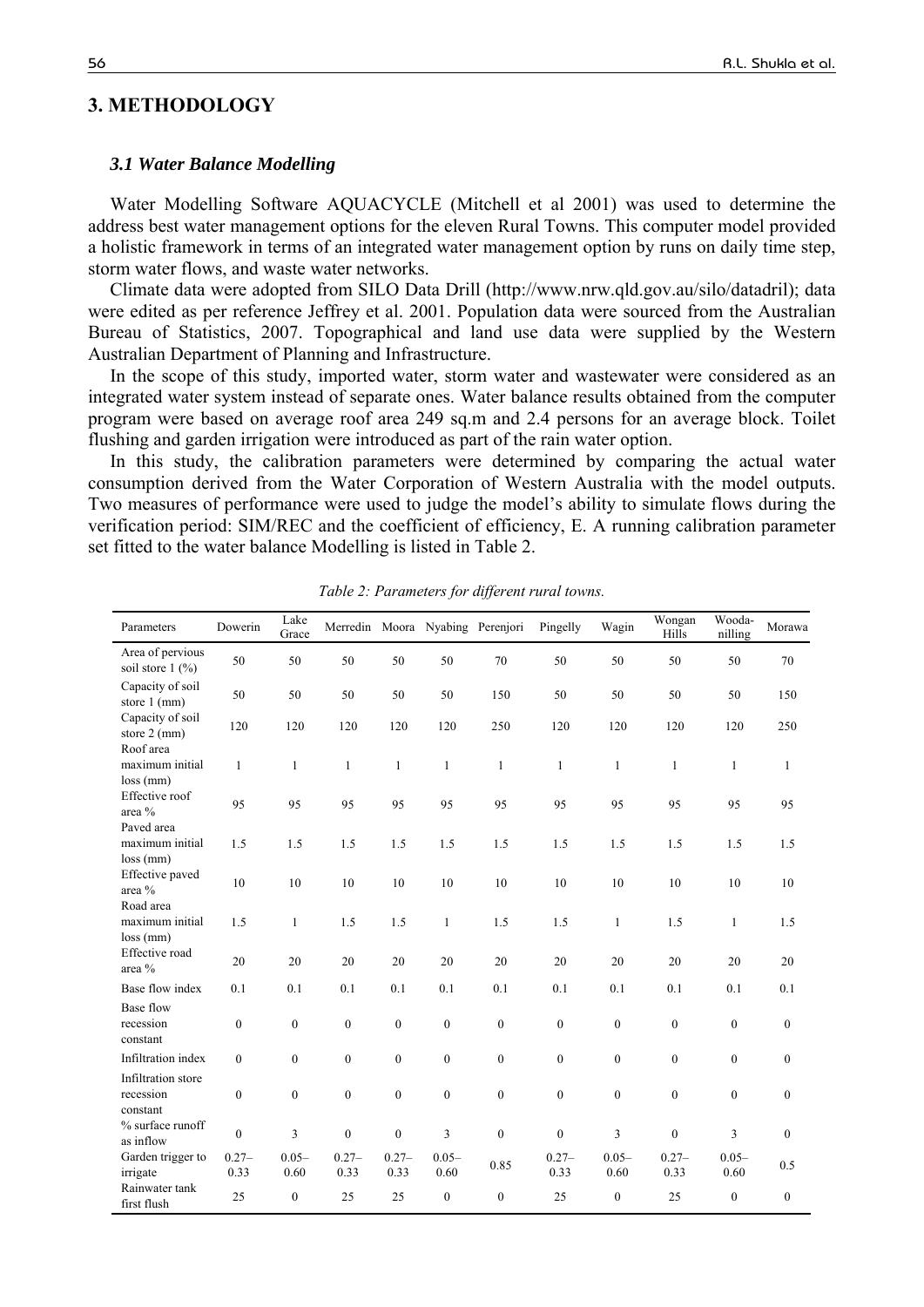Volumetric reliability (Rv), as a percentage, is defined as:

$$
Rv = 100.Sv/Dv \tag{1}
$$

where Sv is the total volume supplied and Dv is the volume demanded in the simulation period. Volumetric reliability measures the severity of failure to supply water demanded.

#### *3.2 Sustainability Approach*

This research considered reliabilities of supply ranging from 80% to 100% for the eleven rural towns. Figure 4 shows how the reliability of supply influenced the adopted annual volumetric cap, i.e. the unrestricted time series shows the volume of water available for extraction through application of the rain period. More water is available for extraction in wet years, for example in the case of Dowerin. The unrestricted time series shows that 148.8 ml of water was available for extraction in the 5 years 1951, 1952, 1953, 1954, and 1955 of the 51 years of record. As the reliability increases, the SDL (Sustainable Diversion Limit) decreases so that the number of years in which it cannot be extracted reduces. For example in the case of Dowerin a reliability of 80%, translated to a SDL of 25.3 ml, can safely be extracted in 41 to 51 years.



*Figure 4: Surface Water Reliability for Different Rural Towns.* 

# **4. RESULT FROM AQUA CYCLE MODEL**

The modelled and statistical results of the residential; development of the considered rural towns are shown in Figures 1 to 12 including Tables 1 to 7 for Grey water option , Rain water option and Storm water option. These options are described in this section.

#### *4.1 Indoor and Outdoor Supply*

Figures 5 and 6 show the schemes of water supply under indoor and outdoor conditions respectively. The scheme water supply for indoor is steady between 100 to 140 kl/cap/year with most of the population of rural towns below 1000. The scheme water supply for outdoor fluctuates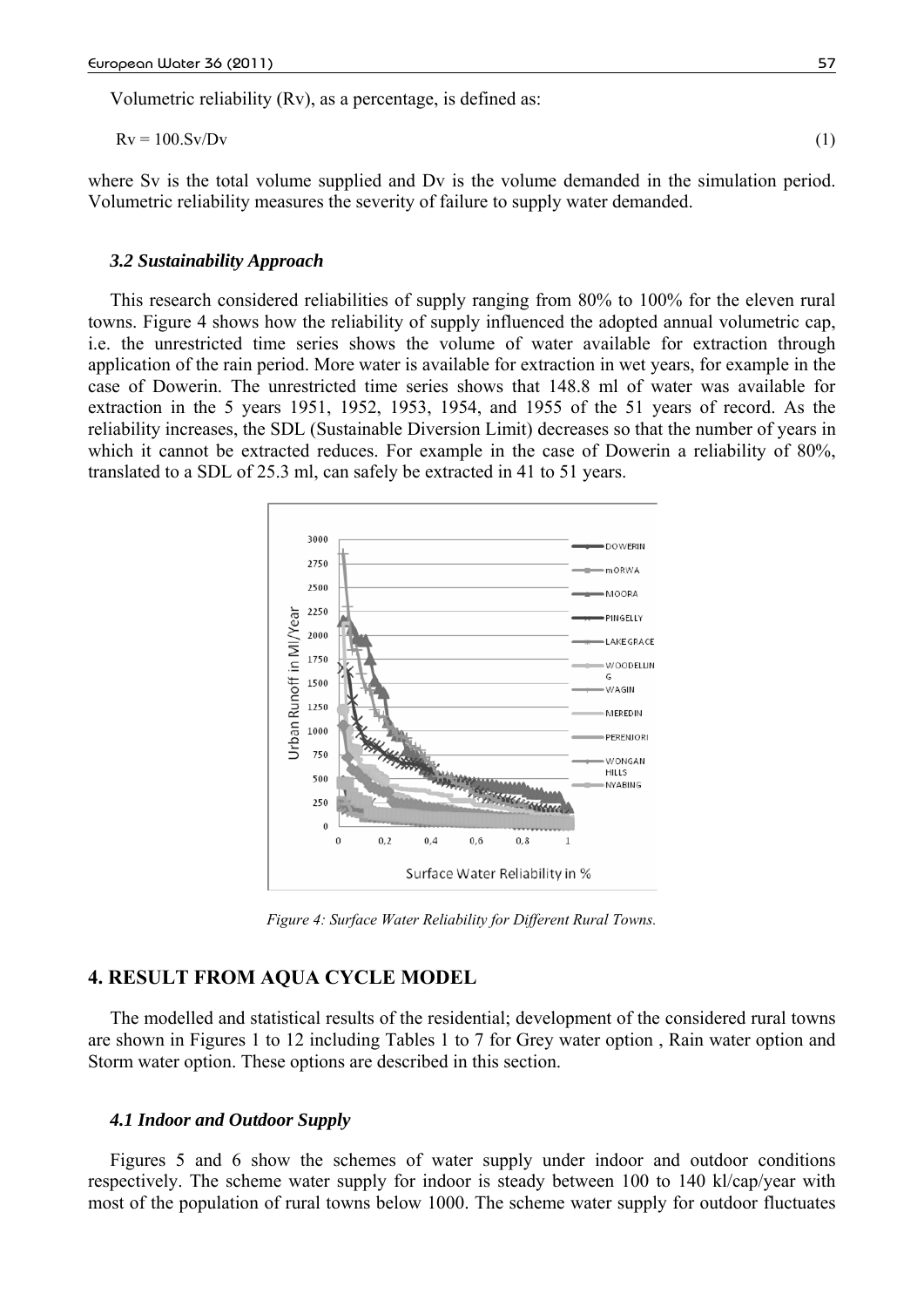

between 90 to 190 Kl/cap/year as seen from Figure 6, with most of the population of rural towns below 1000.

*Figure 5: Scheme Water Supply Indoor.* 



*Figure 6: Scheme Water Supply Outdoor.* 

#### *4.2 Rainwater use for garden and toilets flush*

The graph (Figure 7) shows volumetric reliability for various sizes of rainwater tanks. The optimal size of rainwater tank is defined by the points where the curves begin to flatten with consideration of volumetric efficiency, costing and space. This graph allows finding the optimal rainwater tank size for a particular town when harvested rain water is used for toilet flushing and garden irrigation. The residential runoff generated in some of the rural towns like Nyabing, Morawa, Merredin are 2.38ml/year,14.5 ml /year, and 49 ml / year respectively from the total storm water. Table 3 shows the values of volumetric reliability and tank sizes. The rainwater use appears to be more effective in Moora, Wagin, and Pingelly where volumetric reliability is 21%, 20.5%, and 21% respectively and accordingly volume of tanks can be selected as 24 to 30 , 22 to 30,24-30 respectively. The lowest reliability was 15-16%. Figure 8 illustrates how annual average rainfall affects volumetric reliability of rainwater tanks. It can be seen that an increase in rainfall leads to a higher volumetric reliability for the particular size of the tank. The graph (Figure 9) shows the relation between tank costs vs. its capacity. It can be seen that cost increases with increase in tank size. The cheapest tank is the ARI plastic tank. The operation and maintenance costs are negligible for all the tanks.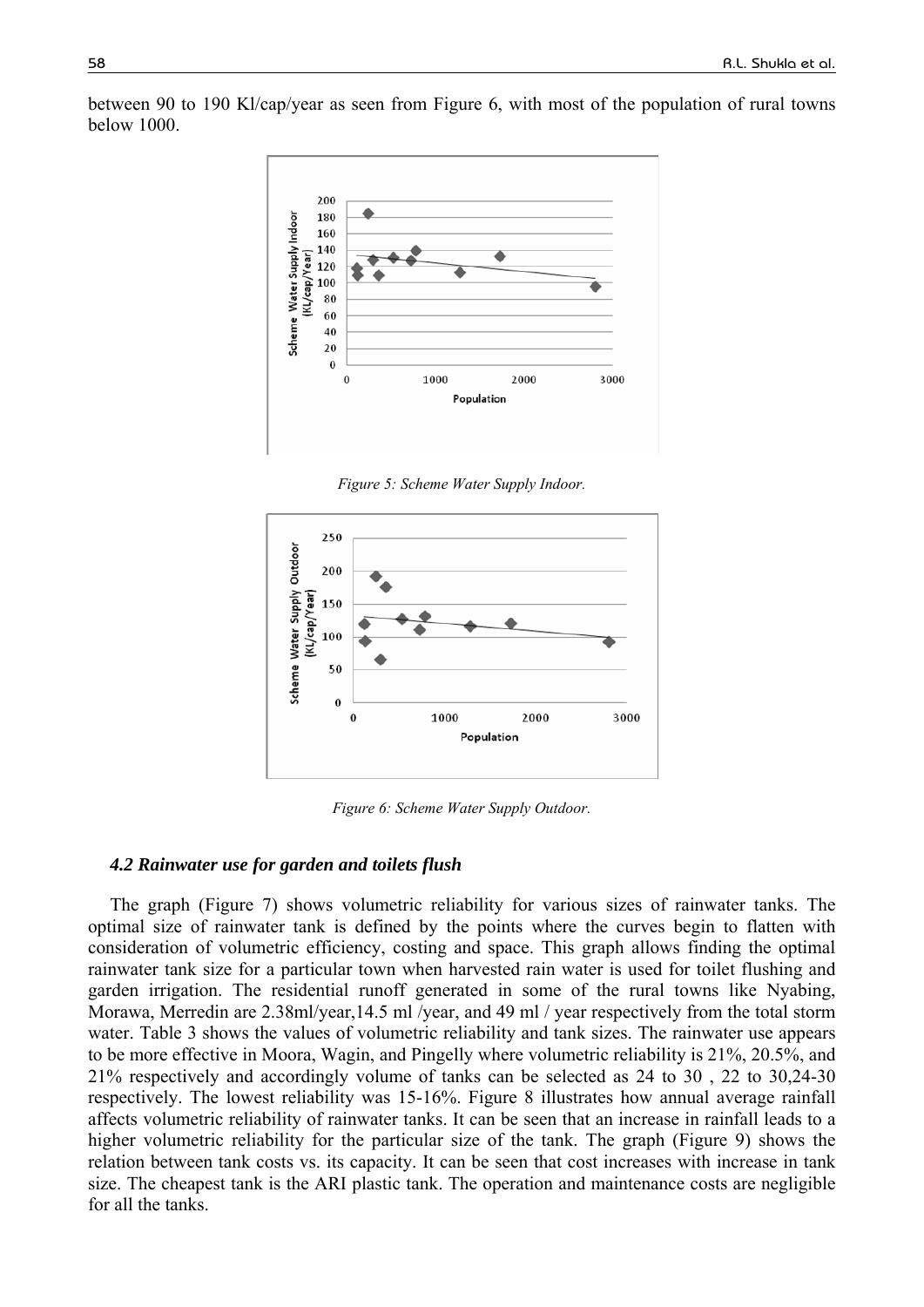

*Figure 7: Volumetric Reliability for different Towns.* 



*Figure 8: Rational Volumetric Reliability.* 



*Figure 9: Cost analysis for various Tank.*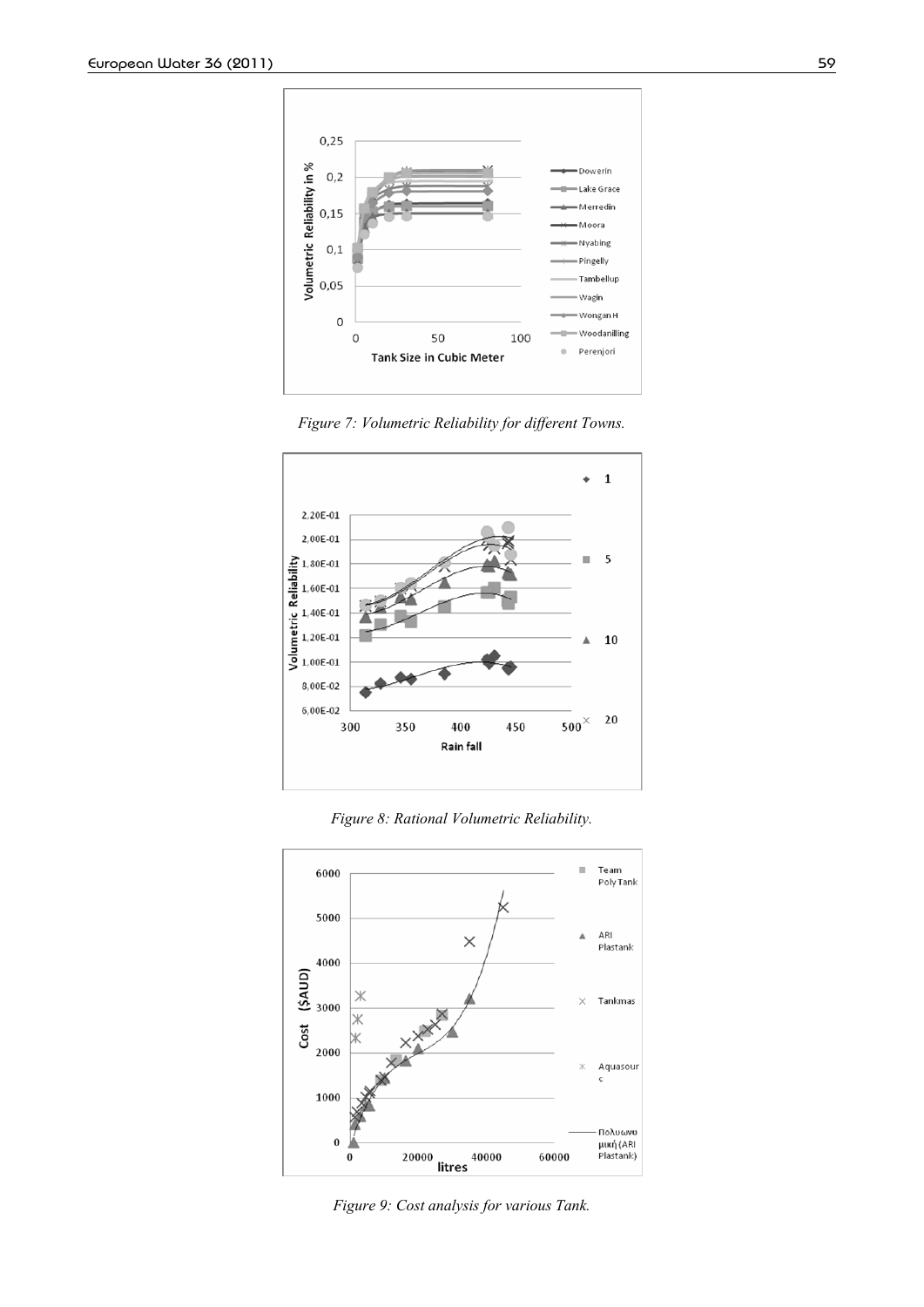|                            |       | Dowerin Lake Grace Merredin |           | Moora | Nyabing   |       | Pingelly Tambellup | Wagin     | Wongan<br>Hills | Wooda-<br>nilling | Perenjori |
|----------------------------|-------|-----------------------------|-----------|-------|-----------|-------|--------------------|-----------|-----------------|-------------------|-----------|
| Tank Size<br>(Cubic Meter) | 14-20 | 14-20                       | $12 - 20$ | 24-30 | $22 - 30$ | 24-30 | $20 - 30$          | $22 - 30$ | 18-20           | 24-30             | $10 - 20$ |
| Volumetric<br>Reliability  | 7%    | 16%                         | l 5%      | 21%   | 19%       | 21%   | 19%                | 20.5%     | 18%             | 20.5%             | 15%       |

*Table 3: Volumetric reliability.* 

## *4.3 Grey water use for garden and toilets flush*

The estimation of grey water generation in the considered towns is shown in Table 4. In the majority of the rural towns waste water is collected, treated and used for POS irrigation. In such circumstances grey water reuse on a household level is unlikely to be a realistic option for nonpotable water supply. Additionally the introduction of these water resources is not widely accepted by consumers due to higher operational and maintenance costs and perceived risks associated with water quality.

|              | Potential Residential Grey Water Use |                   |
|--------------|--------------------------------------|-------------------|
| Towns        | Storage & Treatment                  | Direct Irrigation |
|              | (kL/capita/year)                     | (kL/capita/year)  |
| Dowerin      | 42.9                                 | 33.6              |
| Merredin     | 40.0                                 | 29.5              |
| Moora        | 38.4                                 | 27.5              |
| Perenjori    | 48.4                                 | 41.0              |
| Pingelly     | 39.0                                 | 29.7              |
| Tambellup    | 40.6                                 | 27.2              |
| Wongan Hills | 41.5                                 | 32.7              |
|              |                                      |                   |

*Table 4: Water balance results for grey water.* 

### *4.4. Percentage of water saving in Rural Towns*

Figure 10 shows that in the case of the grey water option, nearly 15 % of water saving can be done among all the Rural Towns. The graph (Figure 11) shows that in the case of the Rain water option, nearly 13 % of water saving can be done by Wagin and Woodenilling. The combined results (Figure 12) of grey water and rain water show that nearly 20 % of water saving of scheme water is achieved among all the Rural Towns.

# **5. RESULT FROM SUSTAINABILITY APPROACH**

Surface runoff within the urban area of the Eleven Rural towns was also considered as a potential local water resource. Figure 4 shows the Surface Water Reliability in Percentage for the eleven Rural Towns. Table 5 shows the Surface water runoff values according to Surface Water Reliability. There is a potential for surface water pollution within the town site. Hence, some treatment may be required before stormwater is introduced for a localised water supply. The Figure shows that Wagin, Merredin and Moora have extremely high surface water reliability as 101 ml/year, 101 ml /year and 200 ml /year respectively.

| Surface water<br>Reliability | Dowerin<br>(ml/year) | Lake Grace<br>(ml/year) | Merredin<br>(ml/year) | Moora<br>(m)/year | Nyabing<br>(ml/year) | Pingelly<br>(m)/year) | Morwa<br>(ml/year) | Wagin<br>(ml/year) | Wongan<br>Hills<br>(m)/year | Wooda-<br>nilling<br>(ml/year) | Perenjori<br>(ml/year) |
|------------------------------|----------------------|-------------------------|-----------------------|-------------------|----------------------|-----------------------|--------------------|--------------------|-----------------------------|--------------------------------|------------------------|
| 10%                          | 150                  | l 50                    | 620                   | 1950              | 250                  | 900                   | 180                | 440                | 500                         | 600                            | 100                    |
| 80%                          | 25.3                 | 36                      | 150                   | 400               |                      | 210                   | 48                 | 224                | 80                          | 90                             | 14                     |
| 100%                         | 1 Q                  | ኅ 1                     | 101                   | 200               | 30                   | 60                    | 30                 | 101                | 40                          | 20                             |                        |

*Table 5: Surface water reliability.*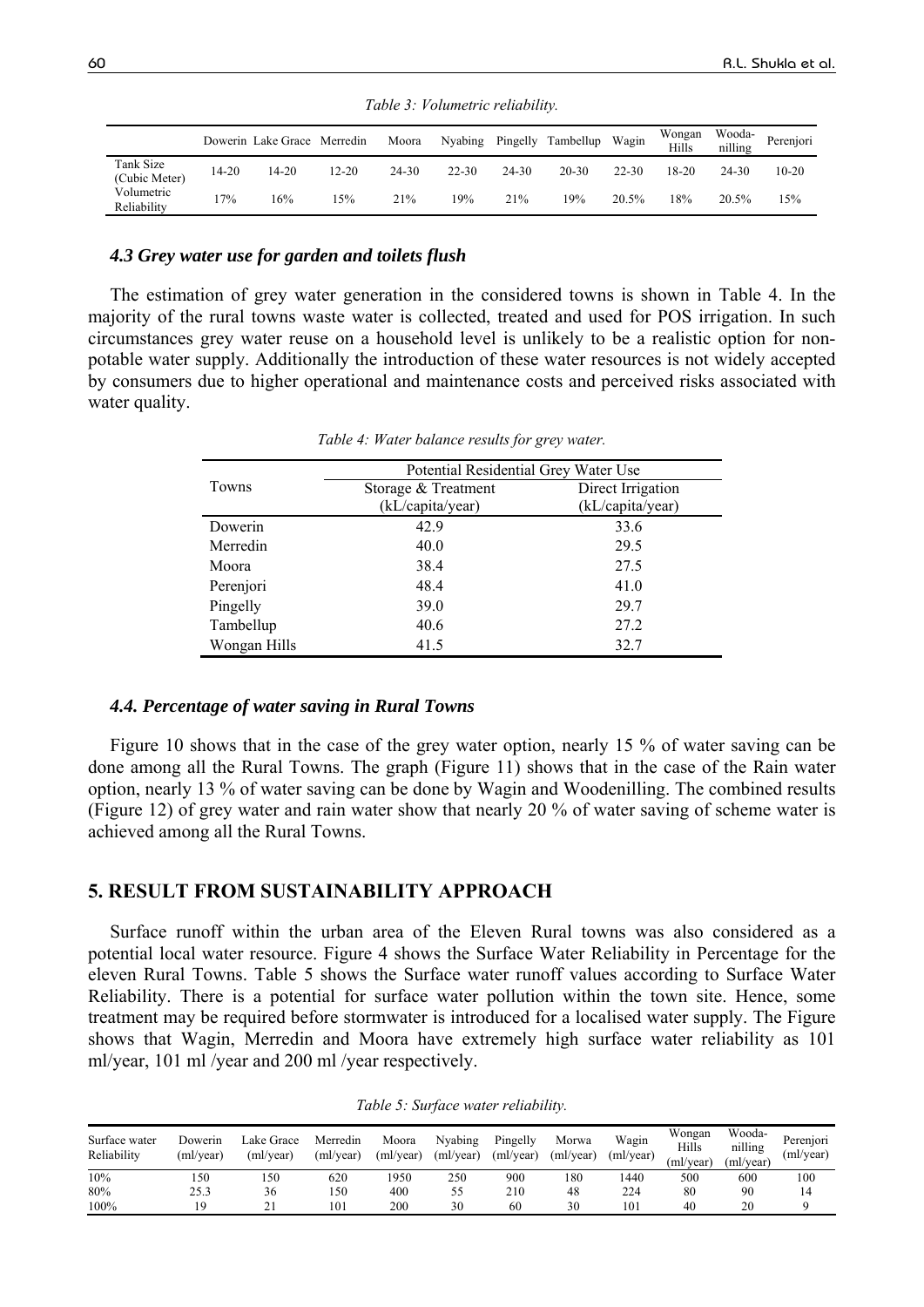

*Figure 10: Percentage of water saving for Grey Water* 



*Figure 11: Percentage of Water Saving for Rain Water* 



*Figure 12: Total Percentage of Water Saving for Frey water and Rain water*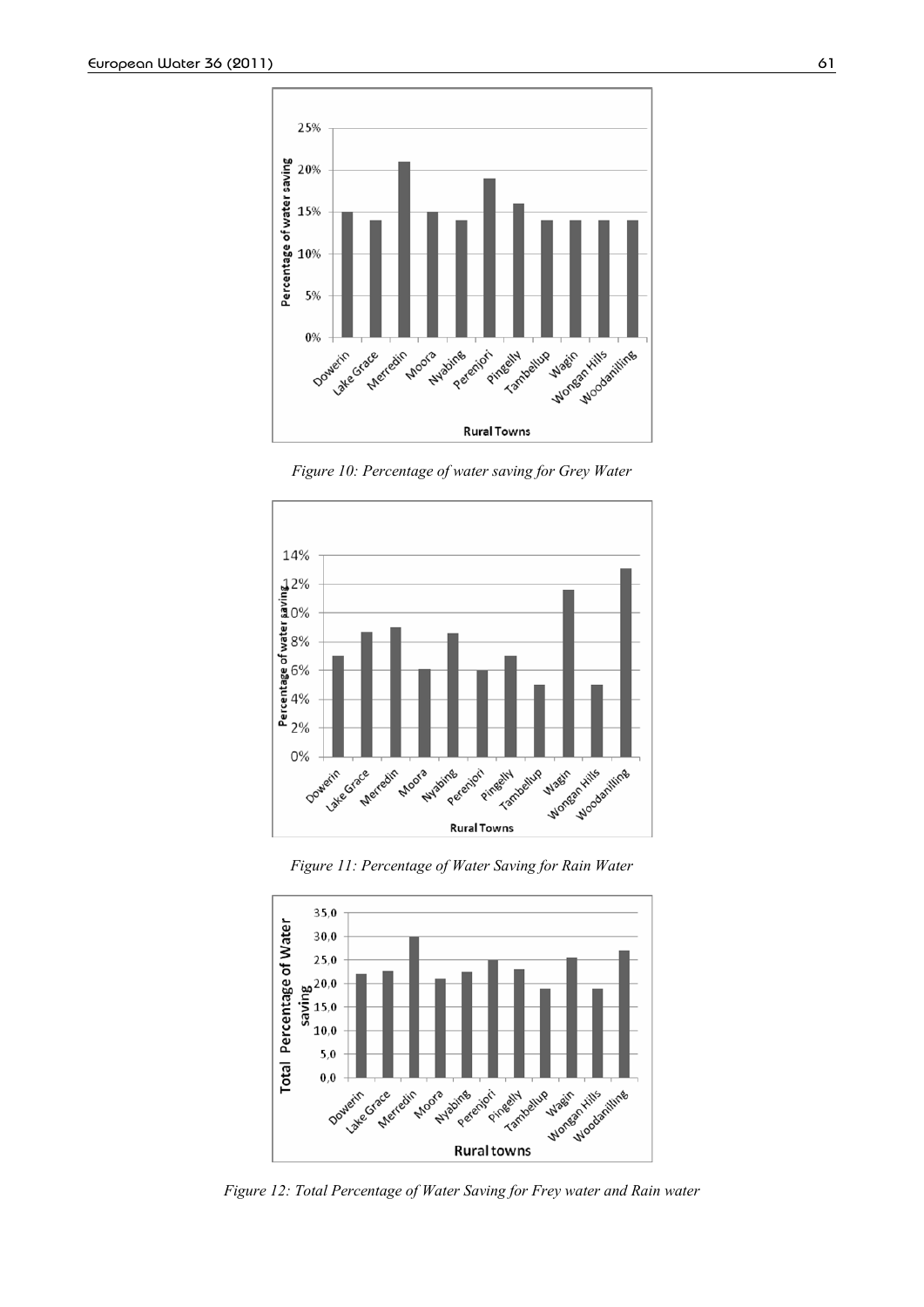## **6. DISCUSSION**

### *6.1 Urban Runoff*

Urban stormwater is defined as runoff from urban areas, including the major flows during and following rain, as well as dry weather flows. The urban runoff or surface runoff is generated because of Rain Water accumulating in Urban Areas. This research explains the importance of urban runoff as a potential water resource in rural towns. Urban water management becomes significant for urban centres. Storm water comes out as a good option in terms of cost, quality and reliability.

Shiroma Maheepala (2006) introduced a decision making framework for assessing the technical feasibility and financial cost of urban storm water schemes. Shiroma Maheepala (2006) compared all storm water use scheme options and pointed out four options as being superior in terms of financial costs, reliability, and quantity of storm water usage (Table 6).

| Collection<br>Option | Storage Option                                     | End use<br>Option | Distribution<br>Option | Treatment<br>Option | Average<br>annual<br>Reliability | Average<br><b>Storm</b><br>water use<br>(Kl/Vear) | Total \$ |
|----------------------|----------------------------------------------------|-------------------|------------------------|---------------------|----------------------------------|---------------------------------------------------|----------|
|                      | Base case – No storm water use                     |                   |                        |                     |                                  |                                                   | 88659    |
| Pipe                 |                                                    |                   |                        |                     | 80%                              | 7627                                              | 365851   |
| Infiltration         | In-ground open                                     | Outdoor           |                        |                     | 80%                              | 7627                                              | 399352   |
| Pipe                 | storage located                                    |                   |                        | Wetland             | 80%                              | 10784                                             | 408481   |
| Infiltration         | on tom O'Brien<br>Outdoor<br>and Indoor<br>Reserve |                   | Dual pipe              |                     | 80%                              | 10784                                             | 441981   |

*Table 6: Summary of Cost Estimates for Case Study* 

The rapid climate change can become a problem for Urban Water Management. Excessive rain creates flooding in most parts of Australia and insufficient rain creates drought. The organizations of the Urban Water Management need to adopt techniques which will accommodate rapid climate change. The wetland is used for storm water treatment when storage of excessive rain is needed and in case of less rain. The land used as a wetland creates problems in different parts of Australia. There are a numbers of wetlands in Australia, which are blocking agricultural areas and other land development. In the case of less storm water, the - wetlands become useless. In general, however, it costs \$35,000 to 150,000 per acre for construction of treatment installation in wetlands. The operation and maintenance costs of Wetlands are quite low.

### *6.2 Sustainability Aspect*

Now a day, the world is facing Sustainability issues. It is necessary that this research includes some discussion about it. Rainwater harvesting becomes positive to resolve sustainability issues. Some of the rural towns of Australia receive water through 1000 kms long pipelines. Bio-diversity is impacted due to cutting of trees and destruction of habit species to make routes for pipeline. The cost of installation of a water supply project is tolerable in some cases; however the operation and maintenance cost of supply water is quite high in millions of dollars. Moreover, gas emission from pumping stations creates environmental impact in millions of dollars. In addition, because of unwanted use of reservoir water, it is difficult to maintain its higher level.

A higher level of water is necessary to maintain good quality of water in the reservoir. The precautionary principal issue recommends use of different options of rainwater harvesting. The science has proved that water quality of rainwater is satisfactory for residential use. It is recommended that proper water treatment facilities should be required in every town. This research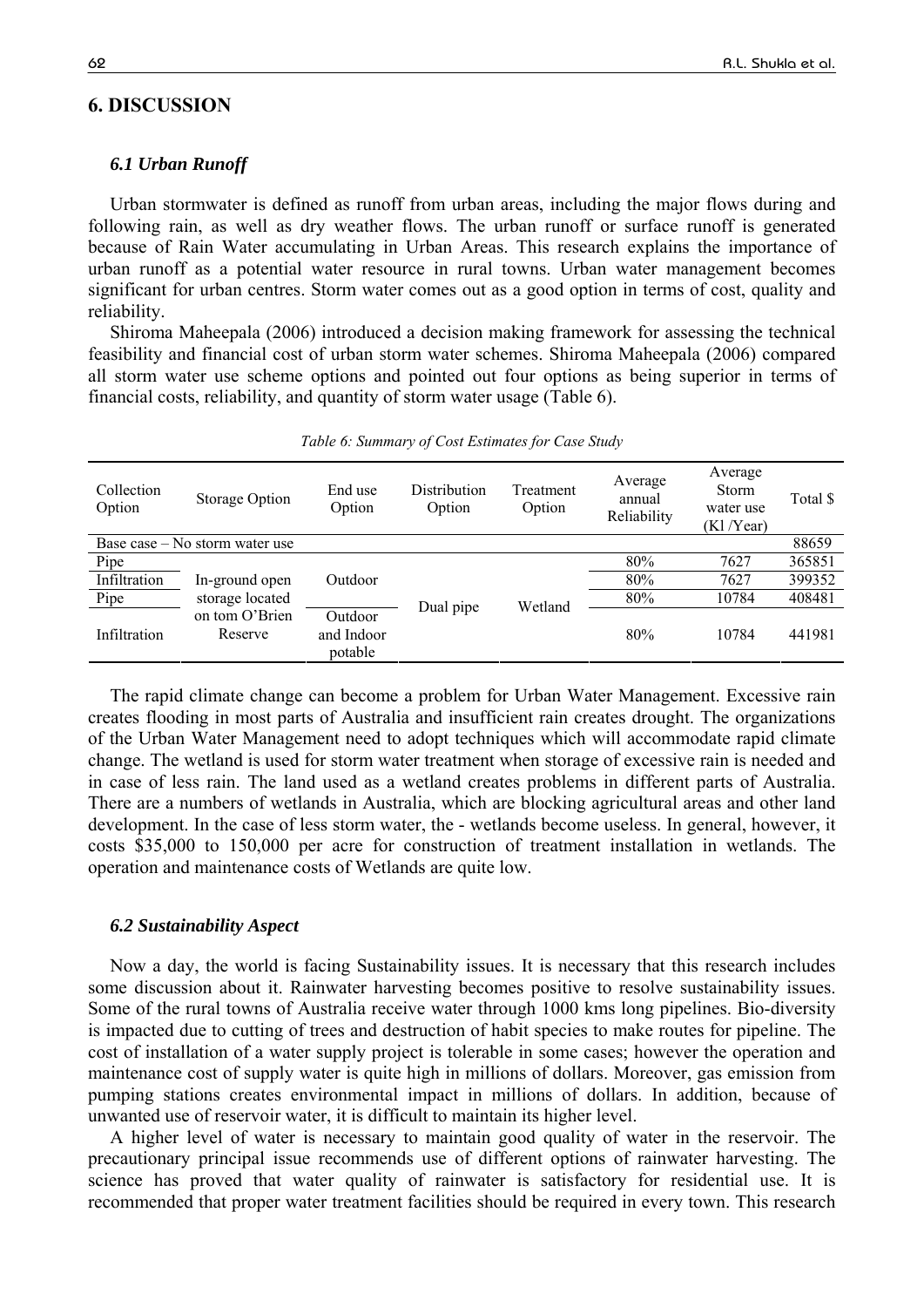determined surface water reliability and proved that rural towns can use urban runoff with implementation of proper techniques.

Grey water is not a preferred option compared to other options. This research examined the annual progress report of Water Organizations as part of a feasibility study on the use grey water. It was found that the water organizations were not convinced of the feasibility of using grey water due to reasons such as High operation and maintenance cost, and Water Quality Aspects.

#### *6.3 Water Quality*

This research showed that the rainwater option and the surface water option were the best options for the eleven rural towns. The Water Quality Aspect is very important for the success of Rain Water Harvesting. There are few scientific studies to support the Feasibility of Rainwater Harvesting. Coombes (2003) mentioned that the quality of rain water collected from roofs was suitable for toilet flushing and other water uses. Herrman (1999) mentioned that the use of rain water for clothes washing is safe. The evidence suggests that the rain water harvesting option is good for toilet Flushing and garden watering.

There are impervious surfaces like roads, parking lots and sidewalks. These impervious surfaces create flooding in to the urban area. Proper drainage facilities are required to harvest urban runoff. The impervious surfaces contribute pollutants like gasoline, motor oils, heavy metals, and trash. Proper water treatment is required to treat urban runoff before adding in to the scheme water. Therefore, before adopting the rainwater option and the surface water option quality assessment would have to be done.

*Table 7: Estimated residential indoor end use breakdown (Loh and Coghlan 2003).* 

| Items    | End Use (L/Capita / Day) |
|----------|--------------------------|
| Toilet   | 38                       |
| Laundry  | 58                       |
| Bathroom | 69                       |
| Kitchen  | 16                       |
| Total    | 181                      |

#### **7. CONCLUSION**

In conclusion this research study showed that the local resources like local Urban stormwater, Rainwater harvested in Rainwater tanks and Greywater are the best options for Western Australian rural towns in view of climate change and scarcity of water. However the scheme water is more cost effective than Rain water and Grey water. The Rain water option is more cost effective than the grey water option. The volumetric reliability is high in the case of the Grey water option compared to the rain water option. The rain water option is more desirable because maintenance and operation costs are less compare to the grey water and because of the Water Quality Aspect. This study showed that Meredin, Moora and Wagin achieved the highest surface runoff reliability. Moora, Pingelly and Wagin achieved the highest volumetric reliability. The average result of the eleven rural towns for volumetric reliability and surface water reliability was enough to choose both the rain water option and the urban water runoff option. In the case of the rain water option 13 % water saving can be achieved by Wagin and Woodanilling. The use of rain water and Urban water (Surface runoff) led to savings in scheme water and local resources and less environmental impact. Lake grace and Perenjori are rural towns experiencing scarcity of water because of less storm runoff. The advanced technology like wetland and aquifer storage for Urban Storm water Management is able to resist rapid climate change and give safety to towns in case of flooding and drought. It has been proved that urban runoff is more reliable compared to the rain and grey water options. In future, urban runoff may take over from other options like grey water. The rural towns